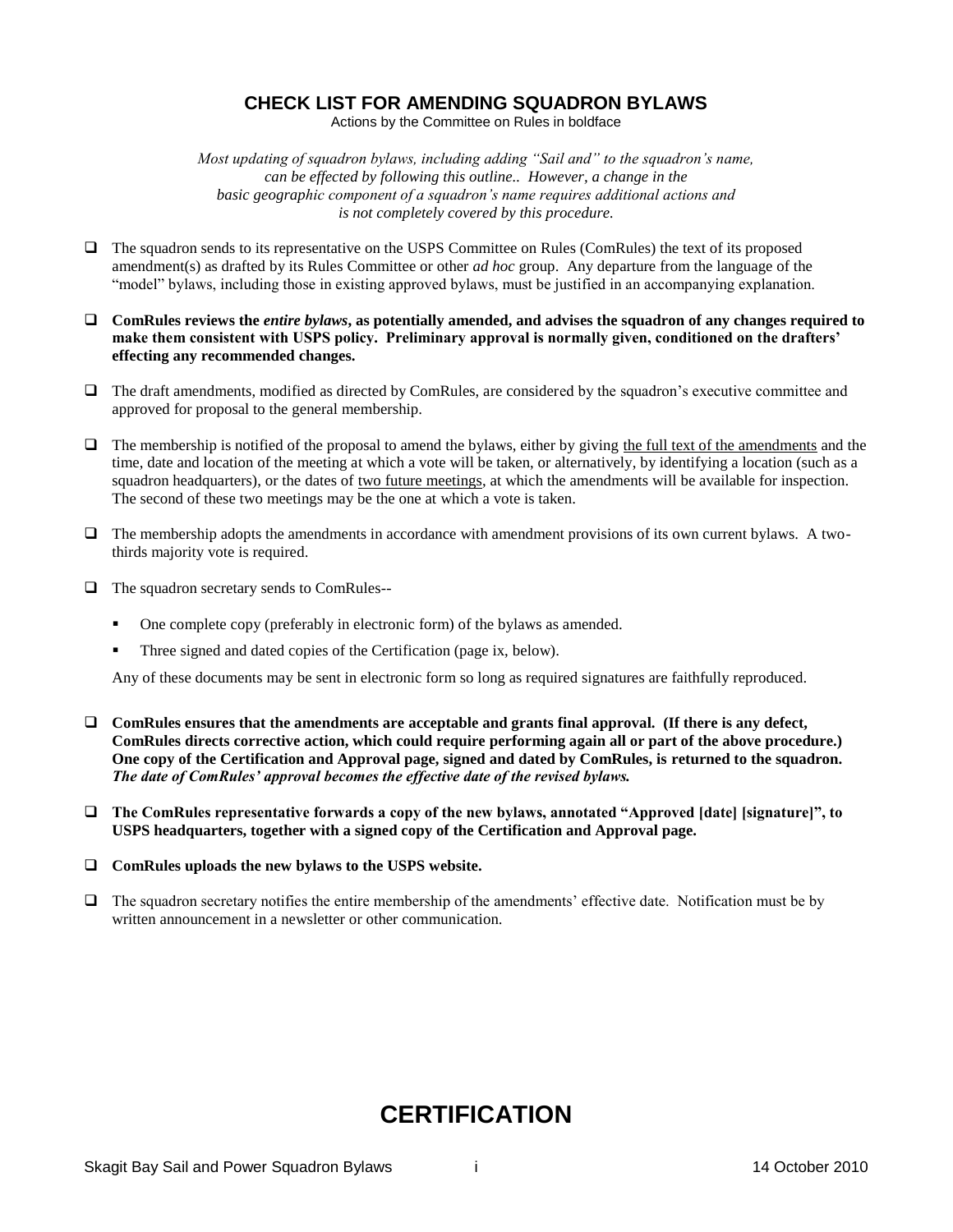Skagit Bay Sail and Power Squadron

The accompanying bylaws (or amendments thereto) were adopted by the membership of this squadron on (date): \_\_\_\_\_\_\_\_\_\_\_\_\_\_\_\_\_\_\_\_\_\_\_\_

I certify that a quorum was present and that at least two-thirds of those voting voted in favor of all amendments reflected in these bylaws.

Signature of Secretary

\_\_\_\_\_\_\_\_\_\_\_\_\_\_\_\_\_\_\_\_\_\_\_\_\_\_\_\_\_\_\_\_\_\_\_ Date signed: \_\_\_\_\_\_\_\_\_\_\_\_\_\_\_\_\_

 $\overline{\phantom{a}}$  , which is the set of the set of the set of the set of the set of the set of the set of the set of the set of the set of the set of the set of the set of the set of the set of the set of the set of the set of Rank, name and grade of secretary

# **APPROVAL**

Approved by the USPS Committee on Rules on

(This is the effective date.)

\_\_\_\_\_\_\_\_\_\_\_\_\_\_\_\_\_\_\_\_\_\_\_\_\_\_\_\_\_\_\_\_\_\_\_ For the Committee on Rules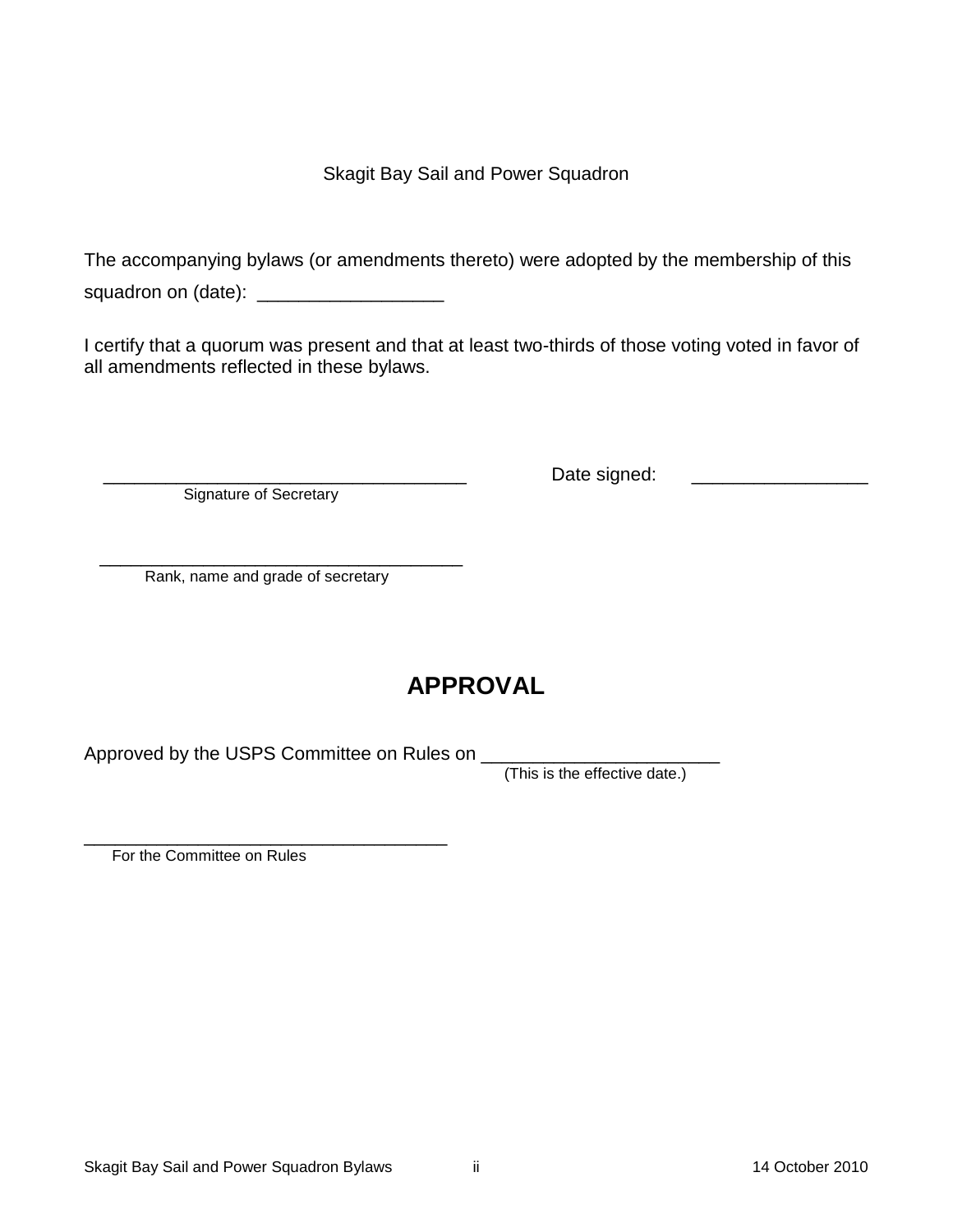# **BYLAWS**

# **SKAGIT BAY SAIL AND POWER SQUADRON**

# **A Unit of United States Power Squadrons®**

*Sail and Power Boating — America's Boating Club*

As amended through [*Date of approval by the USPS Committee on Rules*]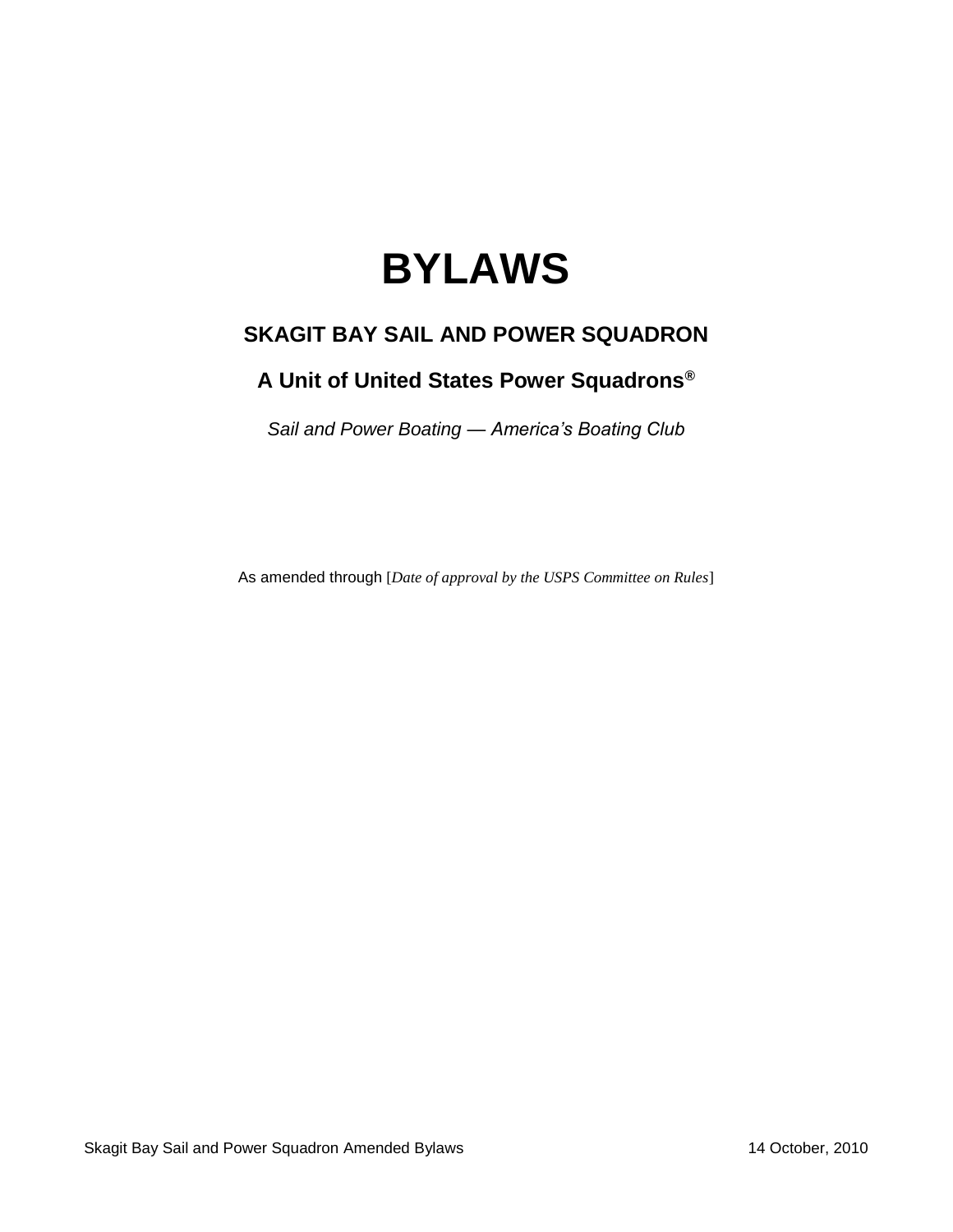# **TABLE OF CONTENTS**

These bylaws adapted from Model Bylaws for Squadrons edition of September 2010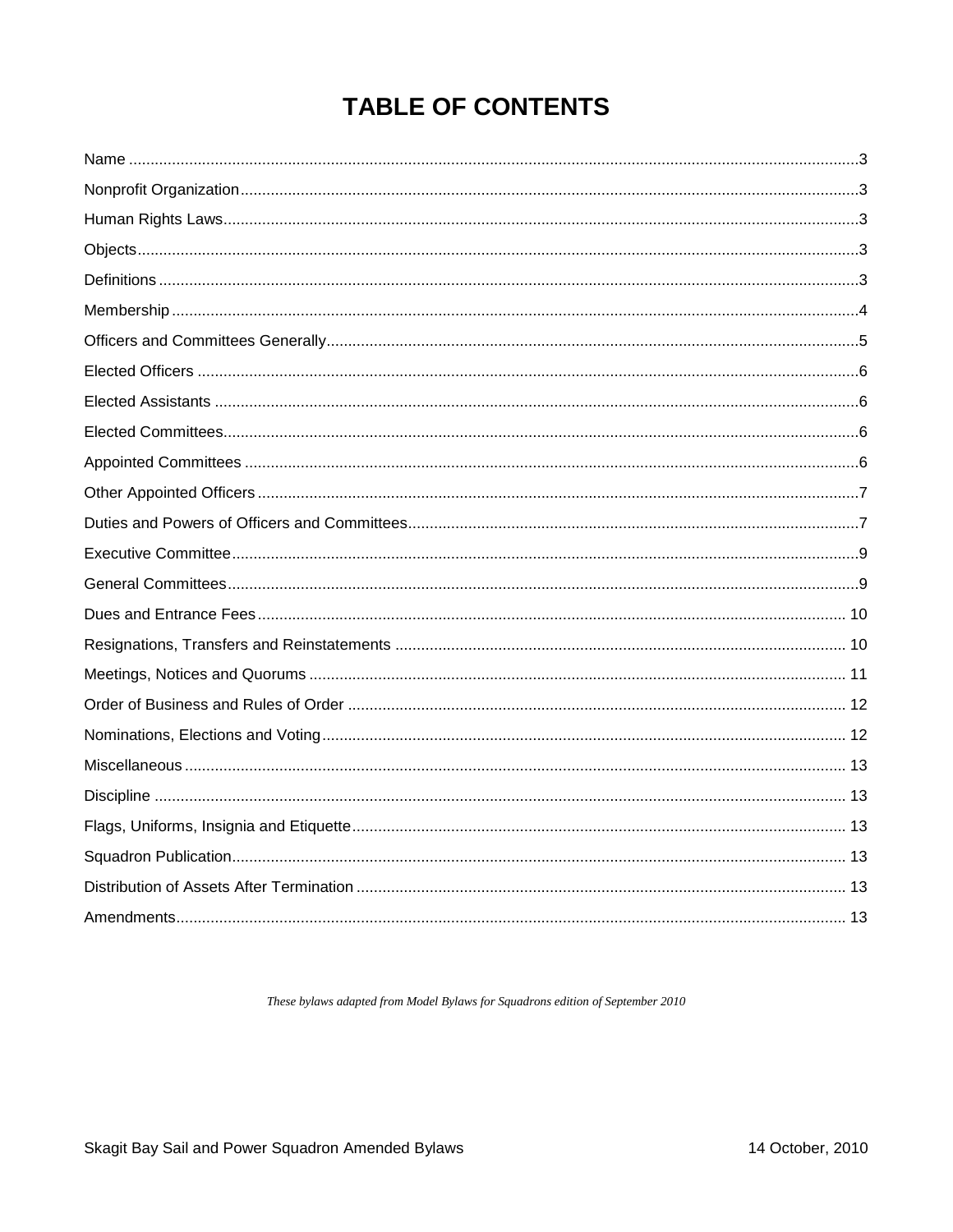### **Name**

<span id="page-4-1"></span><span id="page-4-0"></span>**Section 1.1** The name of this organization shall be Skagit Bay Sail and Power Squadron constituting a squadron and unit of United States Power Squadrons.

### **Nonprofit Organization**

**Section 1.2** This is a nonprofit organization organized under the laws of the State of Washington. The bylaws of United States Power Squadrons and any rules and regulations made pursuant thereto, not inconsistent with federal, state or local laws, shall take precedence over those of this squadron, and all provisions thereof affecting the conduct of the affairs of this squadron shall prevail.

### **Human Rights Laws**

<span id="page-4-2"></span>**Section 1.3** The squadron and its members shall at all times observe all federal, state and local human rights laws, regulations and ordinances applicable to any squadron activity, procedure or practice. No person may be refused membership, denied office, or be prevented from participating in any activity because of any fact or circumstance which would identify that person as one of a protected class of individuals under the human rights laws, regulations or ordinances of any governmental jurisdiction where the person resides or in which the squadron conducts business.

# **ARTICLE 2**

### **Objects**

<span id="page-4-3"></span>**Section 2.1** The objects of this squadron shall be:

**2.1.1** To selectively associate congenial persons of good character having a common love and appreciation of boating as a nationwide fraternity of boaters;

**2.1.2** To encourage and promote boating, power and sail, and to provide through local squadrons and otherwise a practical means to foster fraternal and social relationships among persons interested in boating;

**2.1.3** To encourage and promote a high amateur standard of skill in the handling and navigation of boats, power and sail; to encourage and promote the study of the science and art of navigation, seamanship and small boat handling; to develop and promote instructional programs for the benefit of members; and to stimulate members to increase their knowledge of and skill in boating through instruction, self-education, and participation in marine sports activities and competitions;

**2.1.4** To encourage its members to abide by recognized boating traditions, customs and etiquette; and

**2.1.5** To render, and encourage its members to render, such altruistic, patriotic or other civic service as it may from time to time determine or elect.

### **Definitions**

<span id="page-4-4"></span>**Section 2.2** As used herein, unless the context clearly indicates otherwise, the term:

- **2.2.1** *USPS* means United States Power Squadrons.
- **2.2.2** *District* means a district of USPS®.
- **2.2.3** *Squadron* means this squadron.

**2.2.4** *Members*, *officers*, *committees*, *delegates* and subjects treated generally refer to and mean those of this squadron.

**2.2.5** *USPS policy* refers to and means the bylaws of USPS; the policies adopted by the USPS Governing Board; and the current USPS Operations Manual, which supplements those bylaws and policies.

**2.2.6** *Office* means any position of responsibility, whether elected, appointed or voluntarily accepted.

**Section 2.3** Any word denoting gender used in these bylaws shall apply equally to either gender as the context may require.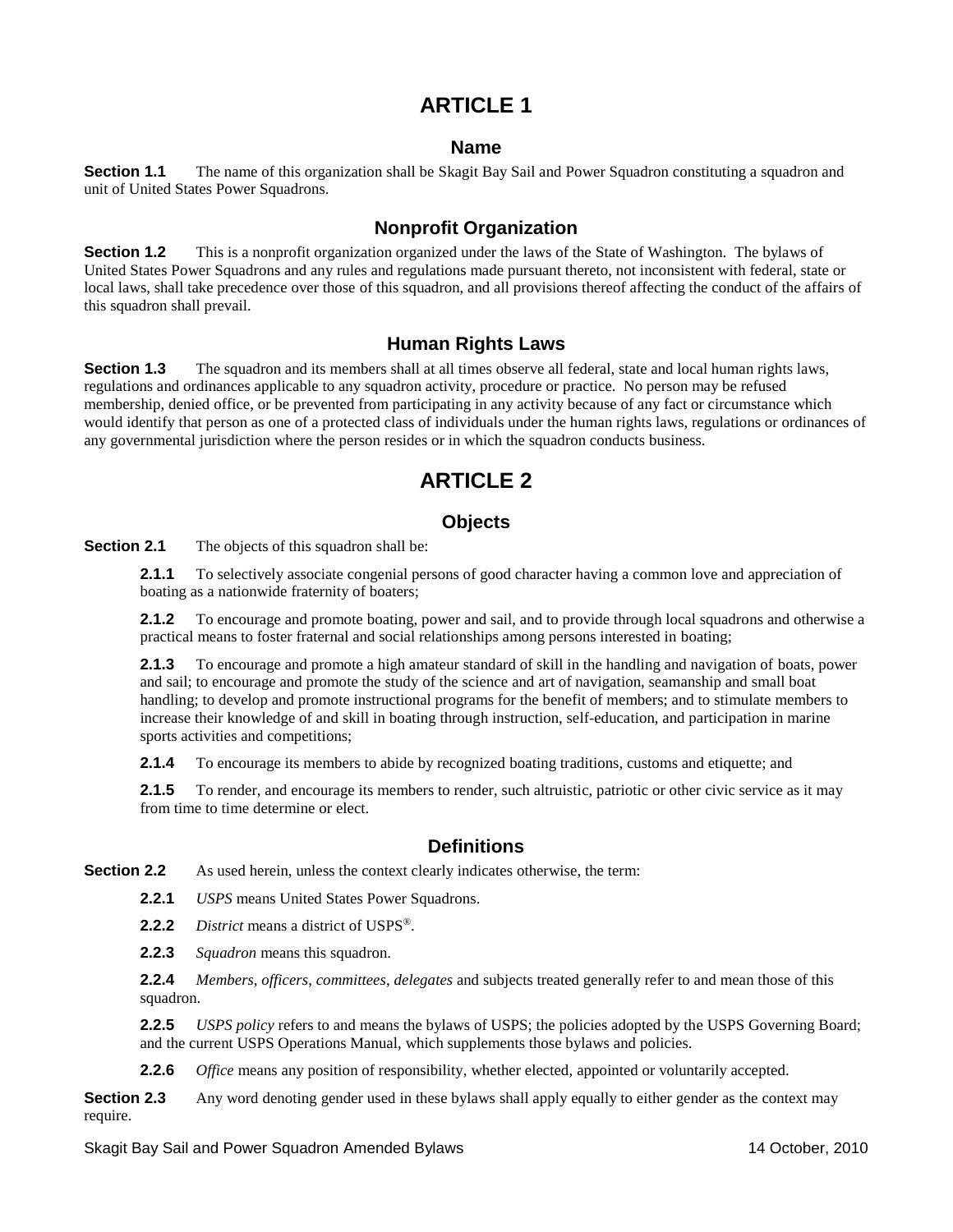# **Membership**

<span id="page-5-0"></span>**Section 3.1** Membership in USPS and in this squadron is a privilege, not a right, and shall be by application and contingent upon meeting eligibility requirements as set forth in the bylaws of USPS. Admission to membership in USPS is a function of the USPS Governing Board and is delegated to the squadron Executive Committee subject to USPS policy. No membership shall be valid unless the member meets and continues to meet the factual requirements of membership in USPS according to the policies of USPS and this squadron. Any prospective member shall be expected to be able and willing to contribute energy and skill to the objects of this squadron and USPS.

**Section 3.2** There shall be the following classes of membership: active members, apprentice members, associate members, and honorary members.

**Section 3.3** The active members of this squadron shall consist of persons who are able and willing to contribute time, energy and skills to the objectives of USPS or this squadron, meet the qualifications for active membership set by USPS Policy and have been admitted to membership as herein provided.

**Section 3.4** Any member who has been awarded 25 merit marks shall become a life member. Life members shall be exempt from further payment of squadron dues and shall receive such other exemptions in this squadron as are appropriate to match those granted by USPS.

**3.4.1**Any member shall be awarded the status of *25 year member* upon paying annual dues for the 25th time and the status of *50 year member* upon paying annual dues for the 50th time. Life members are considered dues paying members.

**Section 3.5** Individuals who reside with an active member (considered a *primary active member* for billing purposes) may be admitted as members in the same manner as any other such member. They shall have all the rights and privileges of their membership class except they shall not be entitled to receive separate copies of *The Ensign* or other publications and their dues shall be billed to the primary active member

- **3.5.1** Upon the resignation, termination or death of a primary active member, any memberships that had been billed to the primary active member shall continue with one such member, 18 years of age or older, automatically becoming the new primary active member. If no such member exists, or the only qualifying member refuses the change, all remaining members 12 to 17 years of age will be offered the opportunity of becoming apprentice members.
- **3.5.2** Members less than 18 years of age shall be entered as active members, may enroll in courses and may receive merit marks. They shall also be entitled to wear the uniform, fly the ensign, and attend any business meeting of USPS or any district or squadron, but may not serve in an elected position or vote.

**Section 3.6** Apprentice members of this squadron shall be persons who have reached the age of twelve and have passed an examination approved by the USPS Board of Directors. Apprentice members shall have the same privileges as are available to active members except they may not serve in an elected position or vote.

**3.6.1** On becoming 18 years of age, an apprentice member shall automatically become an active member unless electing to remain an apprentice member. At any time between the ages of 18 and 23 an apprentice member can irrevocably elect to become an active member. Apprentice membership shall automatically be converted to active membership at the end of the dues year in which the apprentice becomes 23 years of age.

**Section 3.7** Associate members of this squadron shall consist of members in good standing of other squadrons of USPS, or of the Canadian Power and Sail Squadrons, who have been granted associate membership by the Executive Committee. Associate members shall have all of the privileges of active members except that they may not hold elective office in this squadron, have representation by delegates of this squadron, be entitled to represent this squadron at any USPS or district meeting, or be entitled to vote at any meeting of this squadron.

**Section 3.8** Honorary memberships may be conferred by the Executive Committee, for not more than one year at a time, upon any persons not members of USPS and who have made a significant contribution to safe boating or to the work of the squadron. Honorary members shall have none of the privileges extended to other classes of members except to wear the USPS lapel pin. Honorary members shall pay no national or local entrance fees, assessments or annual dues.

**Section 3.9** [*Reserved*]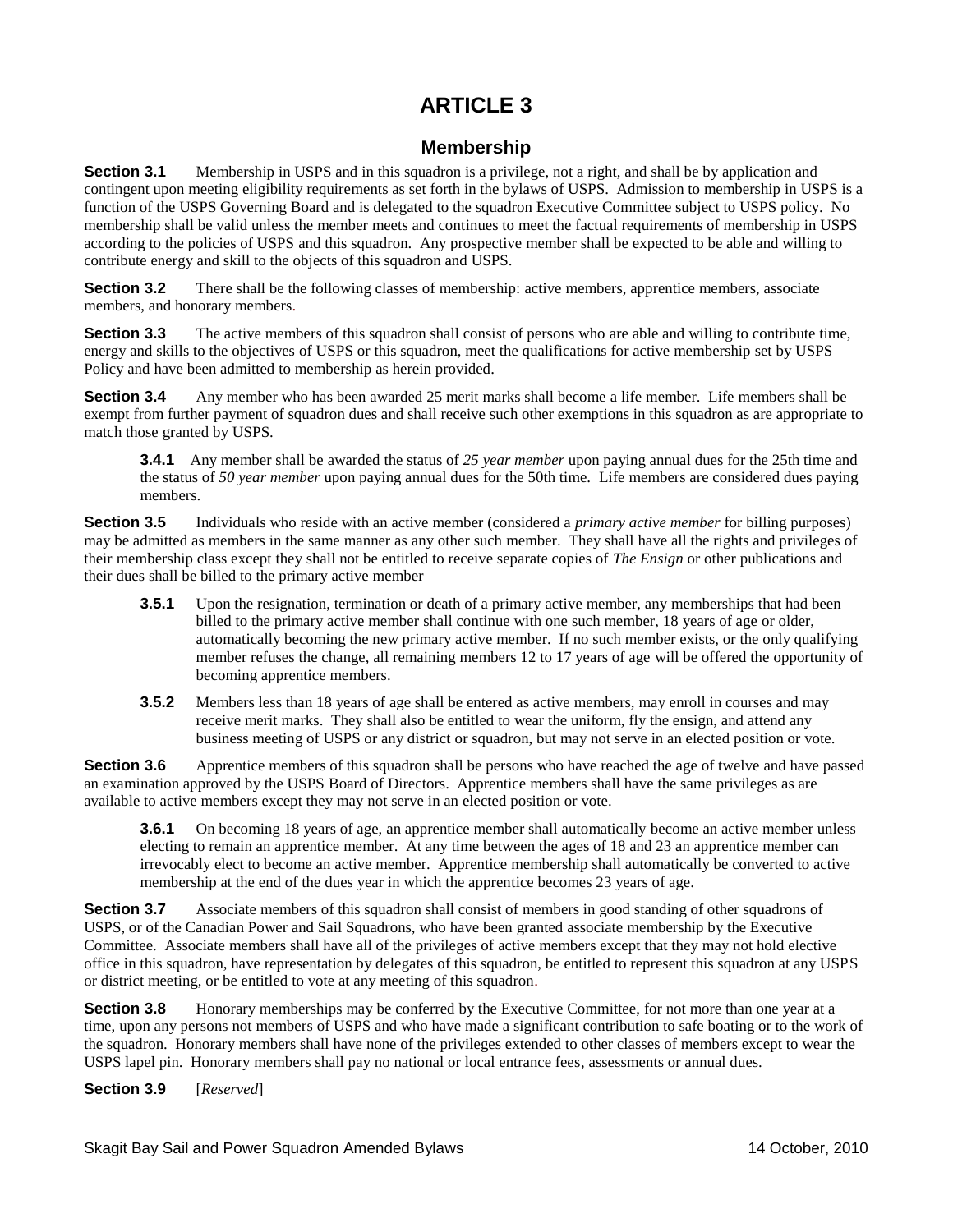**Section 3.10** An application for membership in this squadron must have been endorsed by one or more active members before being presented to the Executive Committee for final action. Admission to any class of membership in this squadron shall require a majority vote of the Executive Committee members present and voting at a duly constituted meeting of said committee.

**Section 3.11** No member of the Executive Committee or of the Membership Committee shall disclose any member's vote, or make any comment on or discuss outside the committees' meetings any application to membership. No one may disclose the name of any person considered for membership to anyone not an active member of this squadron. No one shall be entitled to receive information from any member of the Executive Committee or of the Membership Committee concerning the approval or disapproval of the application of any person to membership in this squadron and USPS, except that a member proposing a person for membership shall be informed by the Membership Committee as to the status of the proposal.

**Section 3.12** The classification of members and the educational grade of members attaining advanced grades shall be in accordance with USPS policy.

**Section 3.13** All voluntary resignations must be made in writing to the commander or the secretary of the member's squadron with a copy to the national secretary. No resignation of a member indebted to USPS or to a squadron shall be accepted until such indebtedness has been paid. If dues of any member are in arrears later than two weeks after the beginning of the member's dues year, membership, including any additional memberships in connection therewith, will be terminated automatically and without further notice. Membership may be terminated as provided in Article 15 of USPS bylaws.

# **ARTICLE 4**

[*Reserved*]

# **ARTICLE 5**

# **Officers and Committees Generally**

<span id="page-6-0"></span>**Section 5.1** Officers and committee members, whether elected or appointed, shall be subject to the following general provisions:

**5.1.1** All elected officers and elected committee members shall be active members of this squadron, at least 18 years of age.

**5.1.2** All bridge officers shall have been awarded at least one advanced grade and at least one merit mark. This requirement may be waived by the district commander for good cause in accordance with USPS bylaws Section 7.9.

**5.1.3** Except as otherwise provided in these bylaws, all officers and committee members shall be elected or appointed annually and serve for one year or until their successors are appointed or installed. They shall begin their terms of office at the time at which they are elected or appointed, or if applicable, installed.

**5.1.4** No active member shall be nominated for or hold more than one elective flag office, as defined by USPS bylaws Section 4.3, in this squadron simultaneously, except as provided in 5.2 herein or for a short period due to overlapping terms of office. More than one elective position other than flag office may be held if there does not appear to be a conflict of interest.

#### **5.1.5** [*Reserved*]

**5.1.6** Committees whose members have staggered terms shall have members elected or appointed originally for terms to meet such distribution. One of the members whose term next expires shall be nominated and elected, or appointed, chair, as appropriate.

**5.1.7** A vacancy occurring in any elective office shall be filled by the Executive Committee until the next annual meeting of this squadron, and a vacancy occurring in any appointive office shall be filled by appointment by the commander. Persons selected to fill vacancies in the offices of educational officer and assistant educational officer must have their qualifications approved as provided in 11.2 herein.

**5.1.8** In all instances relating to rank, grade, appointment, duties and procedures, USPS policy shall prevail.

**5.1.9** Upon leaving office, elected and appointed officers and committee chairmen shall surrender to their successors all significant records, reports, communications, documents and property in their possession pertaining to the affairs of their position.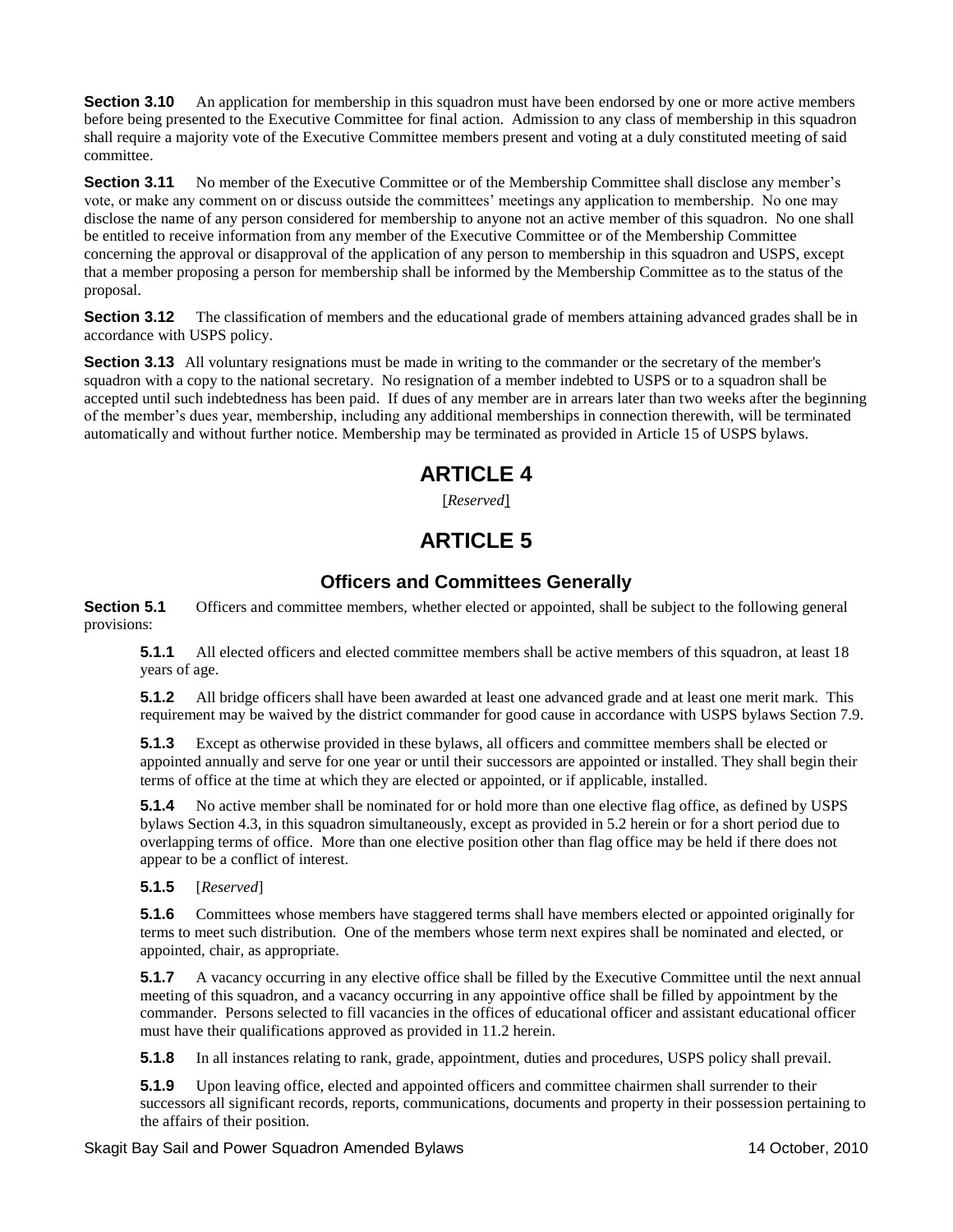**5.1.10** In the event the commander, the executive officer, or the administrative officer is determined, by selfdeclaration or by two-thirds vote of the Executive Committee, to be incapable of performing the duties of office because of illness or otherwise, the Executive Committee may assign the duties and powers of such office to a past commander agreeable to serve. Such assumption of duties by a past commander shall last only until the earliest of: (1) the next annual meeting of this squadron; (2) the officer rescinds the self-declaration of incapability; (3) the Executive Committee rescinds its declaration of incapability; or (4) the next squadron meeting at least 50 days after the declaration of incapability, at which meeting the Executive Committee shall recommend to the membership whether the period of incapability should be extended or the office declared vacant.

**5.1.11** All appointed officers of this squadron shall be active, associate or apprentice members, at least 18 years of age, and in good standing. Every appointed officer and committee member shall hold office at the pleasure of the appointing power but not beyond the term of office of that person or body except to complete an assignment with the approval of the Executive Committee.

## **Elected Officers**

<span id="page-7-0"></span>**Section 5.2** The **bridge officers** of this squadron shall be the commander, who shall be the ranking officer, the executive officer, the educational officer, the administrative officer, the secretary and the treasurer, which officers shall be elected by the active members at the annual meeting each year. The offices of secretary and treasurer may be held by the same person if so authorized by the Executive Committee.

### **Elected Assistants**

<span id="page-7-1"></span>**Section 5.3** The **Executive Committee** may authorize election of an assistant educational officer, an assistant administrative officer, an assistant secretary, and/or an assistant treasurer. If elected, they shall serve with the rank of first lieutenant. Any such officers shall assist their principals and, in the absence or incapacity of their principals, act in the principals' stead.

# **Elected Committees**

<span id="page-7-2"></span>**Section 5.4** There shall be an **Executive Committee** consisting of the elected bridge officers*,* the most recent past commander willing and able to serve and three active members from the general membership of this squadron. Members-atlarge and said past commander shall be elected to this committee in accordance with the provisions of Article 11.

**Section 5.5** There shall be a **Nominating Committee**, consisting of a chair and two other members, one of whom shall be elected by the active members at the annual meeting each year for a term of three years.

**Section 5.6** There shall be a **Rules Committee**, consisting of a chair and two other members, one of whom shall be elected by the active members at the annual meeting each year for a term of three years.

**Section 5.7** There shall be an **Auditing Committee**, consisting of a chair and two other members, one of whom shall be elected by the active members at the annual meeting each year for a term of three years.

## **Appointed Committees**

<span id="page-7-3"></span>**Section 5.8** Certain standing committees shall report to the Executive Committee:

**5.8.1** The **Planning Committee** shall be composed of three members (preferably senior members), one of whom shall be appointed annually by the commander for a term of three years. It shall study matters concerning the general welfare of this squadron and make recommendations thereon to the Executive Committee. Items for study may be referred to it by the commander, the Executive Committee or the membership, or may arise within the Planning Committee itself. It shall file an annual report with the Executive Committee at its meeting preceding the annual meeting.

**5.8.2** The **Budget and Finance Committee** shall be composed of three members, one of whom shall be appointed annually by the commander for a term of three years. It shall work in close cooperation with the treasurer, prepare the budget and, in general, plan the overall financial affairs of this squadron. It is the responsibility of this committee to present a budget annually to the Executive Committee for approval prior to its being presented to the active members for adoption.

**Section 5.9** Certain **appointed committees** shall report to the commander or their respective department heads as required or directed.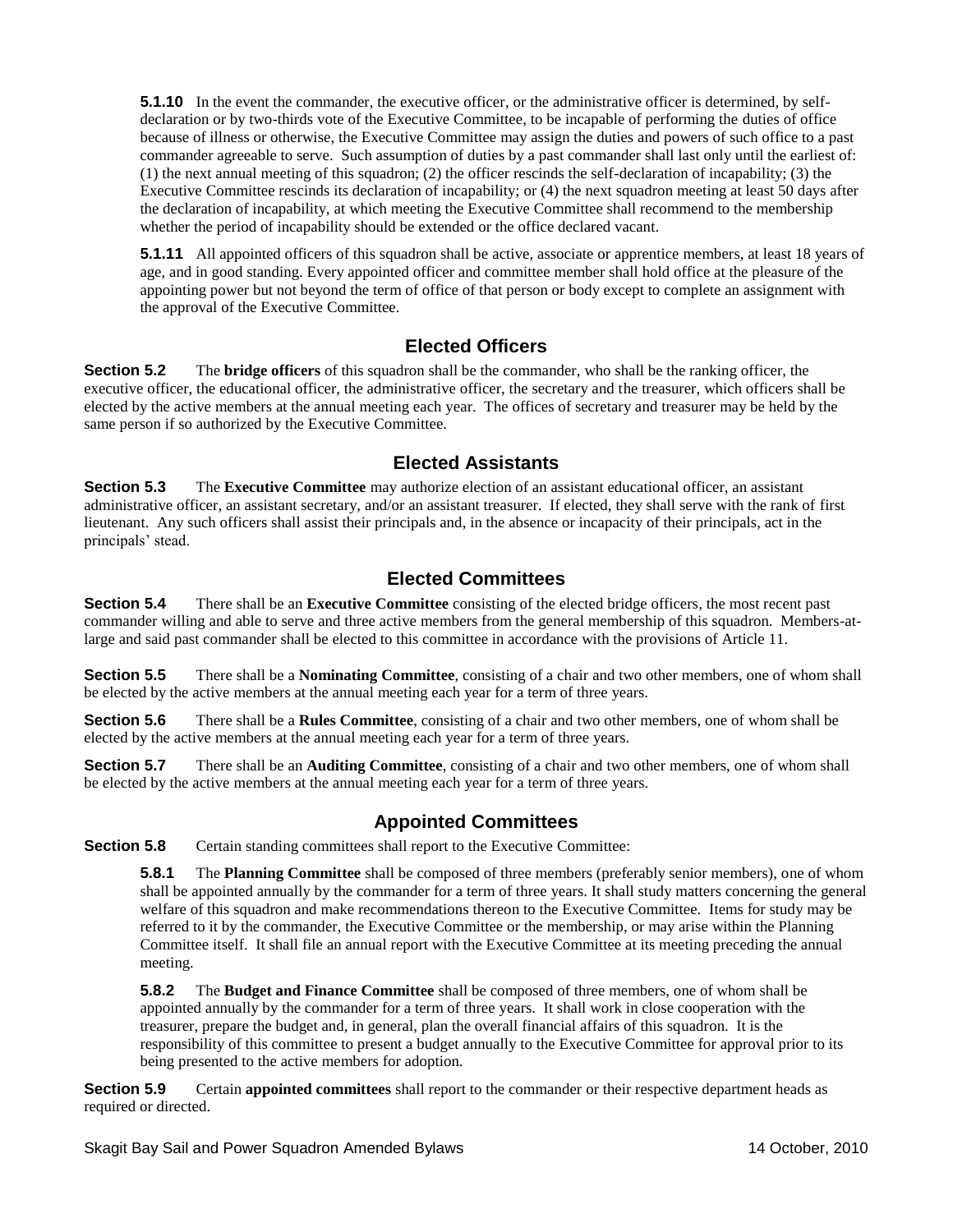**5.9.1** The **Membership Committee** shall be composed of three members appointed annually by the commander. It shall be familiar with the policies and procedures outlined in the current edition of the USPS Membership Manual. It shall process all new membership applications and present to the Executive Committee an evaluation of every person applying for squadron membership. Additionally, it shall ensure that all members are kept aware of the educational, service and social activities of this squadron and ensure that new members become quickly involved in squadron activities.

#### **5.9.2** *[Reserved]*

**5.9.3** The **Local Boards of the Educational Department** shall be appointed by the commander after consultation with the educational officer. They shall perform such duties as are outlined by USPS policy and as may be directed by the educational officer, and shall make such reports as may be requested by the commander or by the educational officer.

**5.9.4** The **Educational Committee** shall be composed of the educational officer, the assistant educational officer (if any), the chairmen of the Local Boards and the class chairmen. It shall make recommendations to the commander concerning squadron educational programs and perform such other duties as are incidental to the squadron's educational programs.

**5.9.5** The **Merit Mark Committee** shall be composed of up to three members appointed annually by the commander. It shall compile and correlate data to assist the commander with merit mark recommendations.

**5.9.6** *[Reserved]*

**5.9.7** *[Reserved]*

**5.9.8** Other committees consisting of those customarily assigned to the various departments of this squadron by USPS policy, shall perform such duties as are usual for their particular operation and as may be directed by their department heads, and shall make such reports as are required by their operations.

# **Other Appointed Officers**

<span id="page-8-0"></span>**Section 5.10** The commander may appoint a **law officer** who should be an attorney at law, authorized to practice as such. The law officer shall perform such legal duties as may be assigned by the commander or by the Executive Committee and which concern the affairs of this squadron and its district and USPS affiliations.

**Section 5.11** The commander may appoint a **supply officer** who shall have charge of the procurement and sale to qualified members of ensigns, insignia and other paraphernalia approved by USPS. The supply officer shall be responsible to the treasurer for all funds received from the sale of supplies.

**Section 5.12** The commander may appoint a **property officer** who shall have responsibility for all squadron property which is not procured for resale to members and who shall maintain a current listing of such property showing location, date procured, and condition. A copy of the listing shall be supplied to the treasurer upon request.

**Section 5.13** The commander may appoint a **chaplain**, a **flag lieutenant**, and such **other aides or lieutenants** as are deemed necessary, to perform such duties as the commander or the Executive Committee may assign.

# **ARTICLE 6**

## **Duties and Powers of Officers and Committees**

#### <span id="page-8-1"></span>**Section 6.1** The **commander** shall:

**6.1.1** Preside at all meetings of this squadron and its Executive Committee.

**6.1.2** Execute all written instruments in the name of this squadron when directed by the Executive Committee or by the membership.

**6.1.3** Have command of the fleet when the vessels of this squadron are formally assembled.

**6.1.4** Appoint, with the concurrence of the Executive Committee, appointive officers and the chairmen and members of the appointive committees.

**6.1.5** Be, *ex officio*, a member of all committees and boards of this squadron except the Nominating, Rules, and Auditing Committees.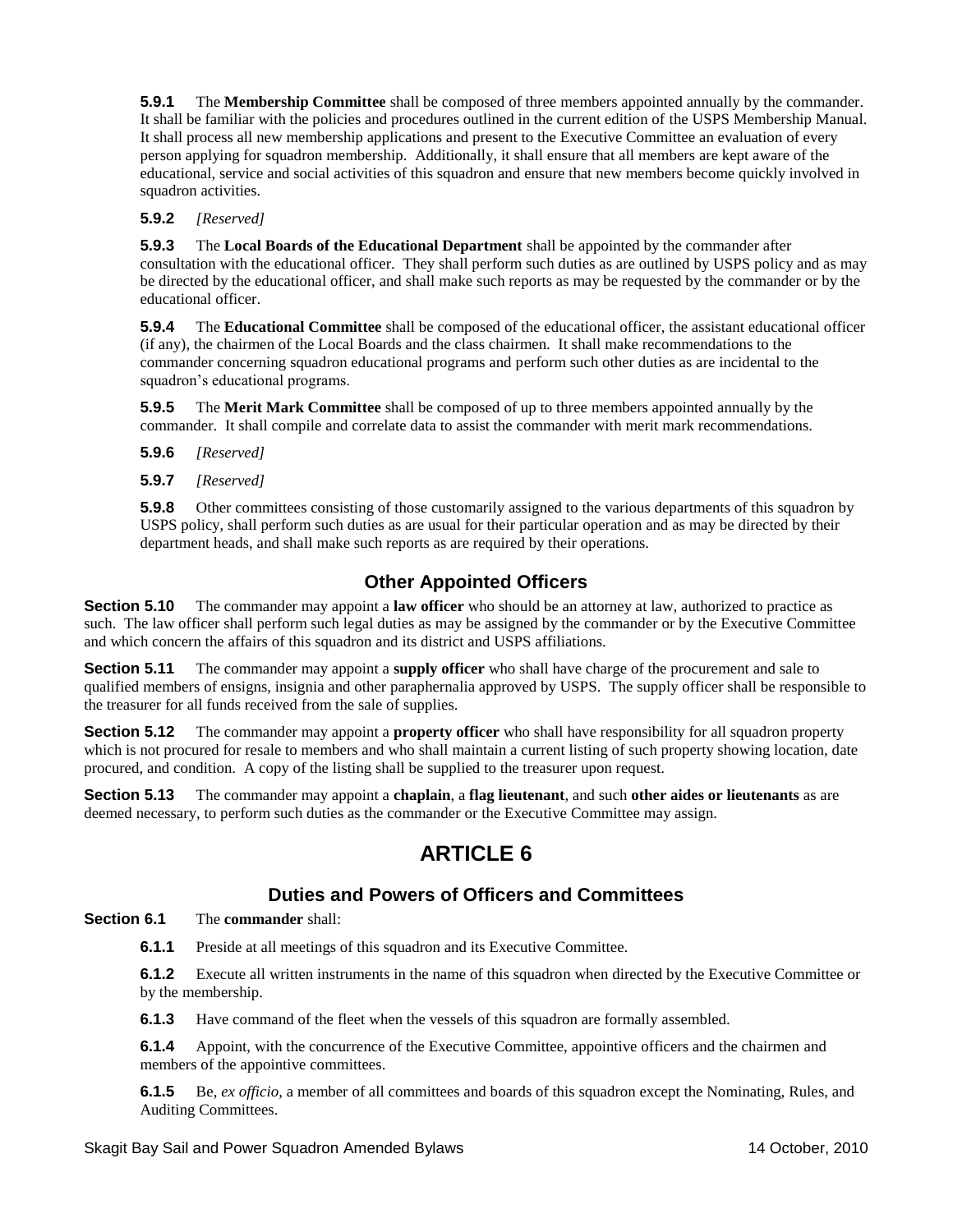**6.1.6** Make recommendations for members to serve as national and district officers, and to serve on national and district committees, and make reports to national and district officers as required by USPS policy and the district.

**6.1.7** Appoint, with the advice and approval of the Executive Committee, delegates to the conferences of the district and to the Governing Board and special meetings of USPS.

**Section 6.2** The **executive officer** shall: (1) assist the commander; (2) have general supervision of the Executive Department as directed by the membership, the commander, or the Executive Committee; (3) be, *ex officio*, a member of all committees of the Executive Department; and (4) in the temporary absence or incapacity of the commander, perform the duties and exercise the powers of the commander.

**Section 6.3** The **educational officer** shall: (1) assist the commander; (2) have general supervision of the Educational Department as directed by the membership, the commander, or the Executive Committee; and (3) be, *ex officio*, a member of all committees of the Educational Department.

**Section 6.4** The **administrative officer** shall: (1) assist the commander; (2) have general supervision of the Administrative Department as directed by the membership, the commander, or the Executive Committee; (3) be, *ex officio*, a member of all committees of the Administrative Department; and (4) in the temporary absence or incapacity of the executive officer, perform the duties and exercise the powers of the executive officer.

#### **Section 6.5** The **secretary** shall:

**6.5.1** Have custody of all corporate records, bylaws, and the corporate seal of this squadron.

**6.5.2** Attest to and affix the corporate seal to written instruments when so directed by the Executive Committee.

**6.5.3** Keep a record of all proceedings of this squadron and of the Executive Committee, of the attendance at Executive Committee meetings and of all matters of which a record may be deemed advisable, in books belonging to this squadron, which records shall be open to inspection, at all reasonable times, by any active member of this squadron. No detailed records shall be kept relating to votes on applications for membership.

**6.5.4** Keep an up-to-date record of all members of this squadron, including for each member: name, address, telephone number, certificate date and number, type of membership, rank, grade, merit marks, senior membership date, vessel data and other pertinent information.

**6.5.5** Keep and preserve all documents, records, reports and official correspondence connected with the business of this squadron.

**6.5.6** Report to the national secretary the names and addresses of persons admitted to membership in this squadron, any changes in membership or addresses of members, and the election of officers.

**6.5.7** Send the required notices of all squadron and Executive Committee meetings and all lists of candidates for office to be voted upon at any election.

**6.5.8** Make a report at the annual meeting and at such other times as the commander or the Executive Committee may request.

**6.5.9** Perform such other appropriate duties as may be assigned by the commander or the Executive Committee or as may be required by USPS policy.

**6.5.10** Be, *ex officio*, a member of all committees under the Secretary's Department.

#### **Section 6.6** The **treasurer** shall:

**6.6.1** Collect and hold, in the name of this squadron, all funds belonging to this squadron.

**6.6.2** Pay all bills contracted by this squadron which have been approved by the Executive Committee or by the head of a department or the chair of a committee which has contracted the same by virtue of appropriations made by the Executive Committee or by the adopted budget.

**6.6.3** (a) Make interim reports, including statements of receipts, disbursements and financial condition, at such times as the commander or the Executive Committee may direct;

(b) prepare an annual report as of the last day of the squadron's fiscal year; and

(c) make all financial records available for the Auditing Committee inspection required by Section 6.10.

**6.6.4** Keep and preserve an accurate record of all funds received and disbursed and of all squadron property.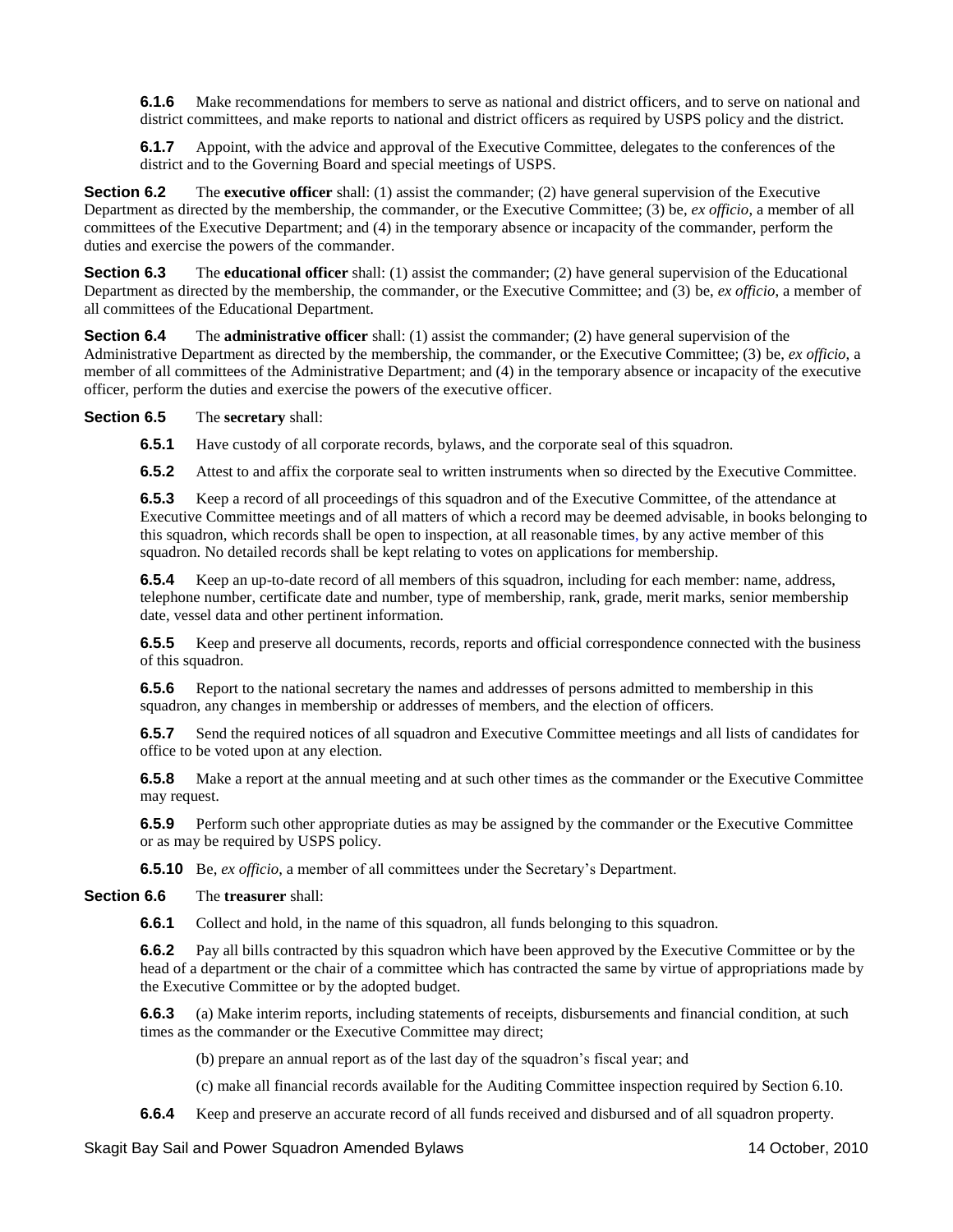**6.6.5** [*Reserved*]

**6.6.6** [*Reserved*]

**6.6.7** Promptly send funds due USPS from new members to headquarters.

**6.6.8** Pay to the district to which this squadron is assigned any annual assessment, at such time and in such manner as directed by the district.

**6.6.9** Cause to be prepared and filed in a timely manner all required federal, state and local tax and information returns.

**6.6.10** Perform such other appropriate duties incident to the office as are required by USPS policy, or as the commander or the Executive Committee may direct.

**6.6.11** Be, *ex officio*, a member of all committees in the Treasurer's Department.

### **Executive Committee**

#### <span id="page-10-0"></span>**Section 6.7** The **Executive Committee** shall:

**6.7.1** Meet monthly or when convened by the commander, have general charge of the policy, management and finances of this squadron, be vested with and have legal custody of all squadron property, and appropriate such sums as may be deemed advisable, within the limits of squadron resources, for the normal and usual operation of this squadron, including squadron, district and USPS functions.

**6.7.2** Approve applications for all classes of squadron membership.

**6.7.3** Carry on the normal business of this squadron between meetings of the membership.

**6.7.4** Establish committees and appoint members thereto as may seem advisable and in the best interests of this squadron.

**6.7.5** Consult with and advise the commander regarding appointments to squadron offices and committees.

**6.7.6** With the advice of the treasurer, designate depositories insured by an agency of the U.S. government in which squadron funds shall be kept, and approve the budget for submission to the members.

**6.7.7** Enforce the authority given it under these bylaws and take any necessary action consistent with USPS policy to advance the best interests of this squadron.

**6.7.8** With the assistance and cooperation of the Educational Department, determine which courses and programs are to be offered during the squadron teaching year, and the times and locations thereof.

**6.7.9** Invite the law officer to its meetings when legal expertise is desirable. The law officer shall be entitled to speak at such meetings but shall not be entitled to vote.

### **General Committees**

<span id="page-10-1"></span>**Section 6.8** The **Nominating Committee** shall select a candidate for each elective office and for the chair and members of each elective committee provided for herein, and shall submit its written report to the secretary at least 40 days prior to the annual meeting.

**6.8.1** Other than interviews with potential nominees, no member of this committee shall comment upon or discuss committee business with any non-member of this committee and, other than the nominations report, no nonmember of this committee shall be entitled to receive any information concerning the committee's deliberations.

**6.8.2** No member of this committee may also serve on the bridge; nor may a member be nominated by this committee for assumption of any bridge office commencing less than one year after his membership on this committee ends; nor may a member serve again on this committee for at least one year after his membership on this committee ends. For the purposes of this section a year shall be deemed to be the normal watch of bridge officers.

**Section 6.9** The **Rules Committee** shall be the guardian of adherence to the USPS bylaws, USPS policy, and squadron bylaws. The committee shall be familiar with the current edition of the "Model Bylaws for Squadrons of USPS" and prepare recommendations as necessary to keep this squadron's bylaws consistent with USPS policy. It shall prepare the wording of amendments as may be directed by the Executive Committee or the membership or proposed on its own initiative.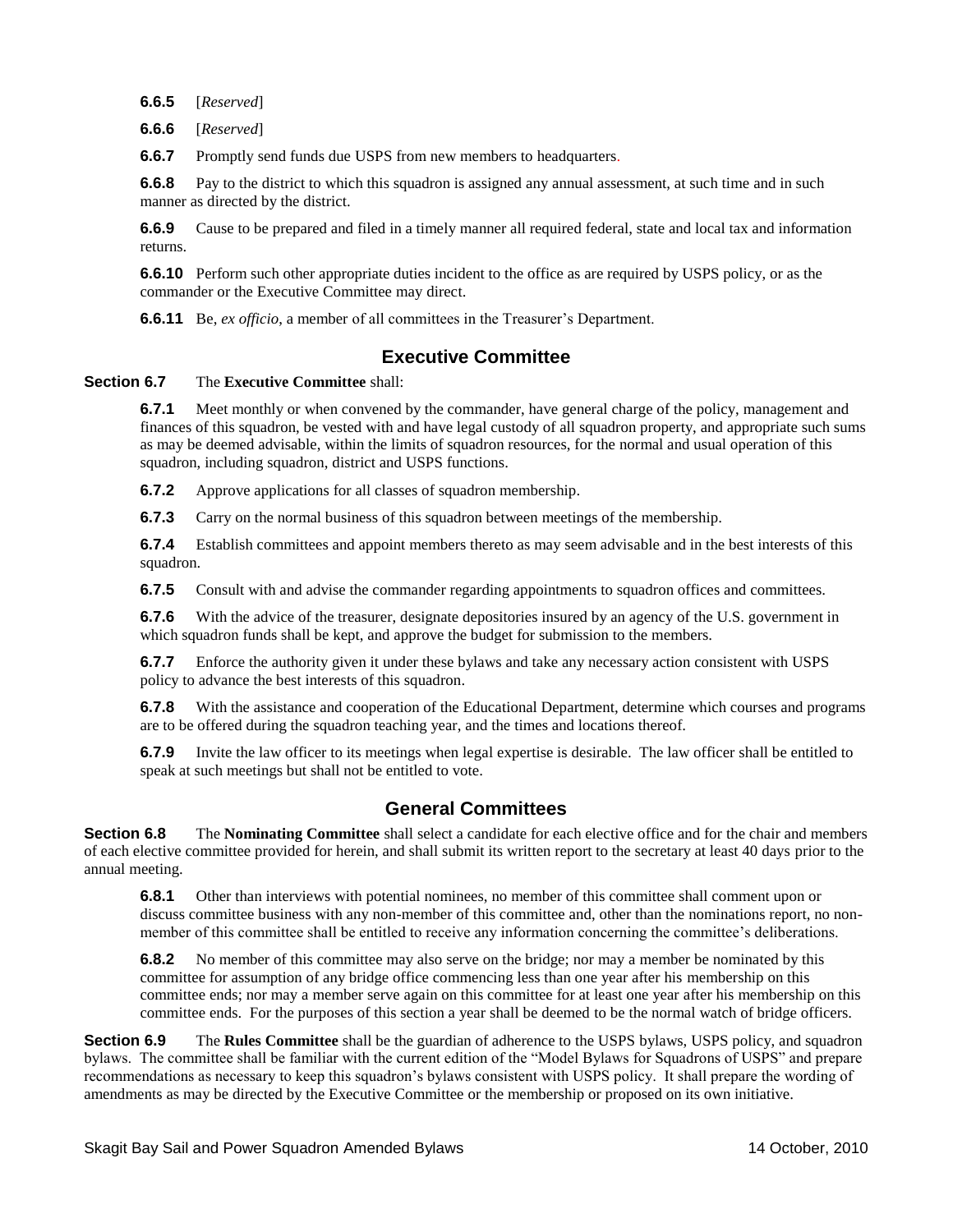**Section 6.10** The **Auditing Committee** shall examine all records of the treasurer as of the last day of the squadron fiscal year and submit a report of its findings for action by a membership meeting not more than 60 days after the end of the fiscal year. An additional audit shall be performed and reported to the membership within 60 days should a different individual assume the office of treasurer prior to the end of the fiscal year.

# **ARTICLE 7**

### **Dues and Entrance Fees**

<span id="page-11-0"></span>**Section 7.1** The entrance fees and annual dues of dues-paying classes of membership shall be reviewed each year by the Executive Committee, and its recommendations for the following year shall be presented to and voted upon by the active members no later than the last regular squadron meeting prior to 1 February. Such fees and dues shall be as so determined provided, however, that in the event no such fees or dues are so fixed for any USPS dues year, fees and dues shall be the same as for the preceding year.

**Section 7.2** The dues of this squadron shall be due and payable, in advance, at the same time as USPS dues are due and payable.

**7.2.1** Associate member dues and fees, if any, shall be billed by and paid directly to this squadron.

**Section 7.3** An entrance fee, in an amount recommended by the Executive Committee and approved by the active members, may be required as a prerequisite to any class of membership except honorary membership. Such entrance fee shall be paid at the time of acceptance of the individual into membership.

**Section 7.4** Dues for new members are payable with their membership application. The member's anniversary date becomes the first day of the month that the membership application form is accepted. Dues for all subsequent years shall be payable annually on or before the member's anniversary date.

**Section 7.5** Non-payment of squadron dues may be excused by the Executive Committee, but nothing herein shall authorize the waiver of dues to USPS or of any amount intended to defray a per capita assessment of the squadron by its district.

**Section 7.6** Members of all classes of USPS membership otherwise eligible to receive instruction or examination in any course may not do so unless in good standing and not in arrears for dues or other indebtedness to this squadron or USPS.

# **ARTICLE 8**

### **Resignations, Transfers and Reinstatements**

<span id="page-11-1"></span>**Section 8.1** Resignations, transfers and reinstatements shall be accomplished in accordance with USPS policy.

**Section 8.2** Reinstatement requests from former members who have voluntarily terminated membership in this squadron shall be treated as follows:

**8.2.1** Those who apply for reinstatement within two years of termination of membership shall be reinstated upon payment of (1) annual dues for the current year, (2) squadron indebtedness (if any), and (3) a reinstatement fee in an amount approved by the Governing Board (such fee will not be required of those returning to active membership from active duty in the armed forces of the United States).

**8.2.2** Reinstatement requests received two or more years after termination of membership shall be reviewed as follows:

(a) Upon receipt of a request for reinstatement, the Executive Committee shall, in closed session, determine whether any committee member is against reinstatement. If there are no such members, the applicant shall be reinstated as in 8.2.1 herein.

**(**b) If any Executive Committee member expresses intent to vote against reinstatement, the specific grounds for such vote shall be recorded in the minutes of the closed session (but not divulged to nonmembers of the Executive Committee). At its next meeting, the Executive Committee shall, in closed session, vote on the question, "Shall (name) be refused reinstatement?" A two-thirds vote shall be required to refuse reinstatement; otherwise the applicant shall be reinstated as in 8.2.1 herein.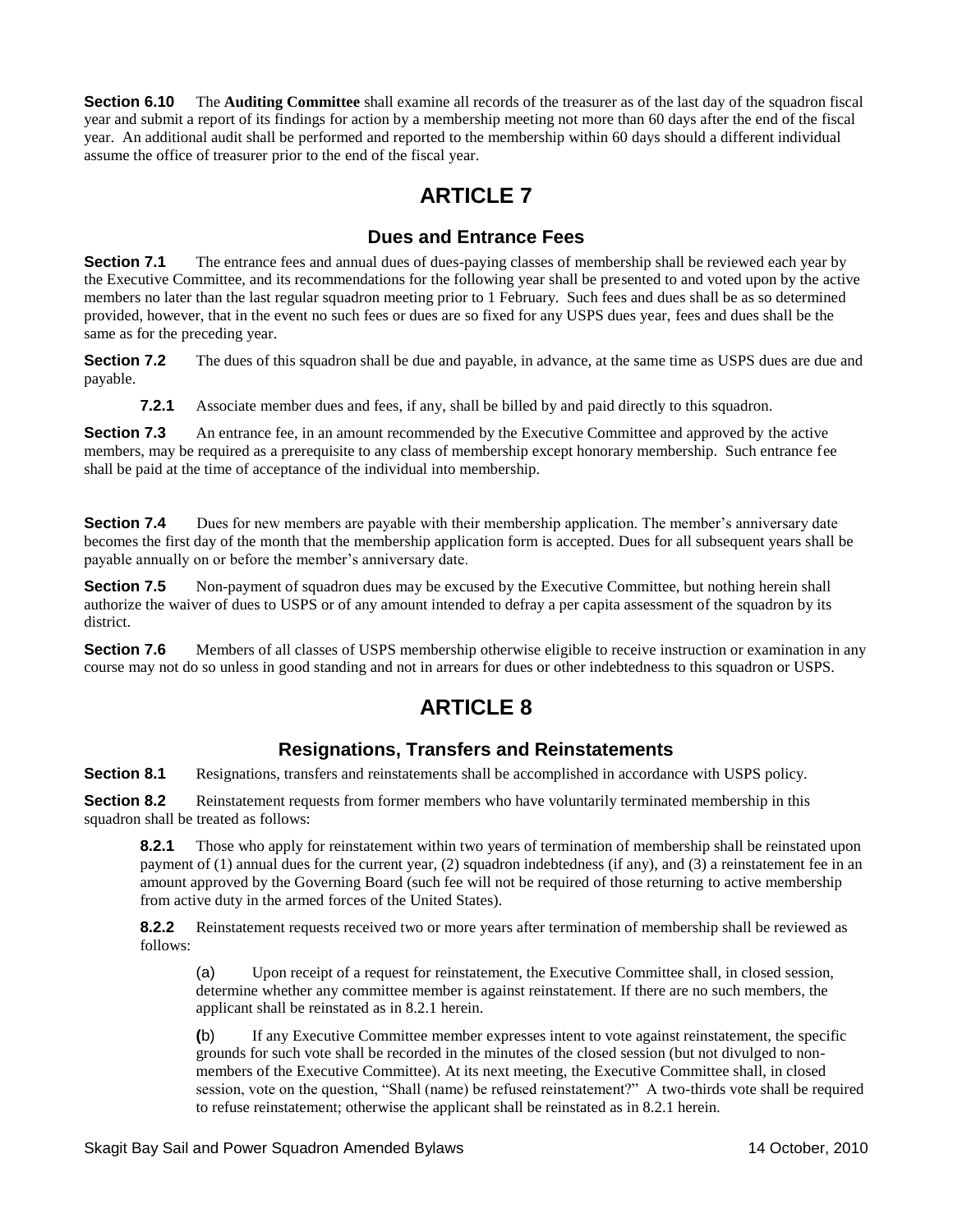(c) If reinstatement is refused, the squadron secretary shall, within five days, notify the national secretary of such refusal and the specific grounds therefore. In such case the former member shall be eligible for reinstatement in USPS as an unattached member.

# **ARTICLE 9**

### **Meetings, Notices and Quorums**

<span id="page-12-0"></span>**Section 9.1** Regular squadron business meetings shall be held on the second Thursday of each month, from September to June of the ensuing year, inclusive, at a regular meeting place. The Executive Committee may designate other times and places for such regular business meetings upon proper notice. The Executive Committee shall meet as required by 6.7.1 herein.

**Section 9.2** If a holiday or other circumstance makes it impractical to hold any meeting as provided herein, the Executive Committee may waive such meeting or set another meeting date. The membership shall be notified accordingly.

**Section 9.3** The annual meeting shall be held in the month of March at such time and place as the Executive Committee may designate, at which time an election of officers and members of elective committees, including the chair thereof, shall be held. Written notice of the annual meeting, containing a list of all active members nominated by the Nominating Committee for election to positions within this squadron, shall be sent to each active member by the secretary, in such manner as determined by the Executive Committee, at least 30 days prior to such meeting.

**Section 9.4** The secretary shall provide a list of all nominees by petition as provided by 11.1 herein and shall give notice thereof to all active members in such manner that it will reach them at least seven days prior to the date of the election.

**Section 9.5** At the discretion of the commander or the Executive Committee, special membership meetings may be called at any reasonable time, and shall be called by the secretary upon written request of at least 10 percent, but not less than six, active members. Special meetings of the Executive Committee may be called by the commander or upon written request by five or more members of the Executive Committee.

**Section 9.6** Except as provided in 9.3 herein, notices of all regular and special meetings of this squadron and of the Executive Committee shall be mailed to the last known address of each member entitled to receive such notice at least 20 days prior to regular meetings, and at least 10 days prior to special meetings. The inclusion of a Notice of Meeting in an official squadron publication mailed the required time before such meeting will be deemed to comply with the foregoing provisions.

**9.6.1** Electronic communication may be used for notices provided the recipient has agreed to accept electronic messages in lieu of physical mail and the message is transmitted to the member's facsimile machine or last e-mail address of record on or before the applicable deadline for dispatching notice. Providing an e-mail address or fax number shall constitute agreement to receive notices electronically. Electronic transmission of an official squadron publication containing such notice shall be deemed to comply with this requirement provided it is transmitted in its entirety.

**Section 9.7** At any regular or special meeting, 10 per cent of the active members, as determined by the records of this squadron, shall constitute a quorum.

- **Section 9.8** A quorum for any committee of more than two persons shall be a majority of its members.
- **Section 9.9** Voting at regular and special meetings shall be as follows:
	- **9.9.1** Each active member present and in good standing in this squadron shall have one vote on each question.

**9.9.2** Voting shall be by voice unless a poll is demanded by an active member duly qualified to vote, in which event votes shall be cast by a show of hands. Upon a motion supported by at least one-fifth of the active members present and voting, a roll call vote shall be held. The presiding officer may require that voting be by secret ballot if circumstances warrant.

- **9.9.3** The presiding officer shall vote only when necessary to decide a tie.
- **9.9.4** Voting at an election shall be as provided in 11.5 herein.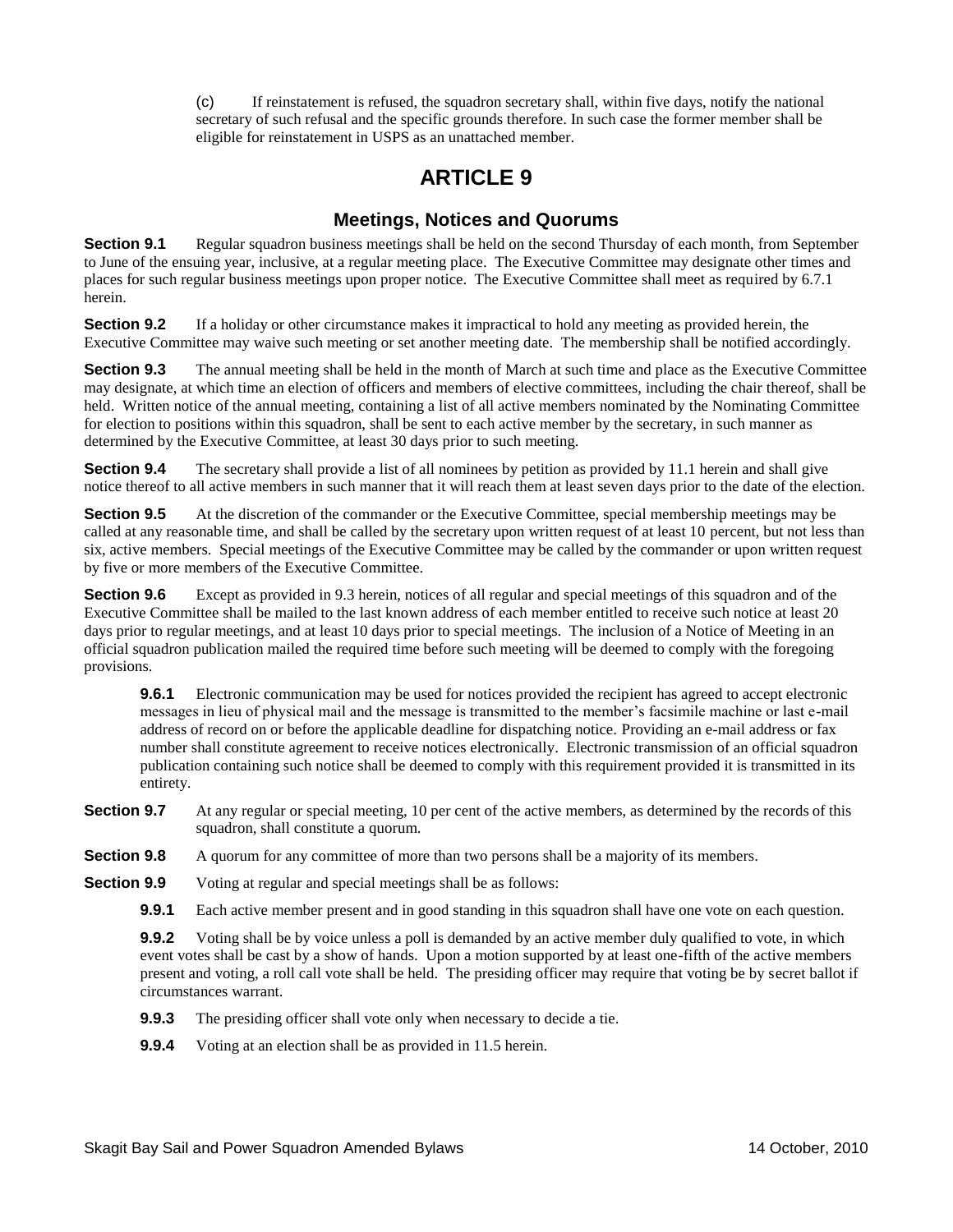## **Order of Business and Rules of Order**

<span id="page-13-0"></span>**Section 10.1** Unless otherwise resolved by the active members or proposed by the presiding officer without dissent at the outset of the meeting, the following order of business shall be observed at all meetings of the membership and the Executive Committee:

 Invocation Pledge of Allegiance Determination of quorum Approval of the minutes of the preceding meeting Reports of officers Reports of committees Communications Unfinished business Elections New business Adjournment

**Section 10.2** Orderly parliamentary procedure shall govern at all meetings. All questions of procedure not otherwise covered herein or by USPS policy shall be determined in accordance with the most current edition of *Robert's Rules of Order Newly Revised*.

# **ARTICLE 11**

### **Nominations, Elections and Voting**

<span id="page-13-1"></span>**Section 11.1** Candidates for elective positions to be voted upon at the annual meeting may be nominated (1) by the Nominating Committee as herein provided or (2) by petition in writing signed by at least five active members in good standing and filed with the secretary at least 15 days before the date of election.

**Section 11.2** The educational officer and the assistant educational officer (if any) are members of the USPS Educational Department, and shall be nominated and elected only after their qualifications have been approved by the national educational officer's designee.

**Section 11.3** If vacancies exist in the properly formulated slate of nominees at the time of the election, they shall be filled by nominations from the floor duly made by active members.

**Section 11.4** No active member shall be eligible for nomination without first signifying willingness and ability to serve if elected.

**Section 11.5** At any election, each active member present and in good standing in this squadron shall have one vote for each office to be filled. Voting shall be in the following manner:

**11.5.1** Cumulative voting is prohibited.

**11.5.2** Election to an uncontested office may be effected by a supported motion and a voice ballot cast and recorded by the secretary.

**11.5.3** Election to a contested office shall be effected by secret ballot, unsigned and cast in person. Such elections shall be determined by a judge of election and not less than three tellers, all of whom shall be appointed by the commander. The secret ballots shall be delivered to the judge of election and opened and inspected by the tellers, and the final results shall be tabulated and announced to the members before the close of the meeting.

**11.5.4** Polls shall remain open for no more than one hour after the election is initiated as an order of business.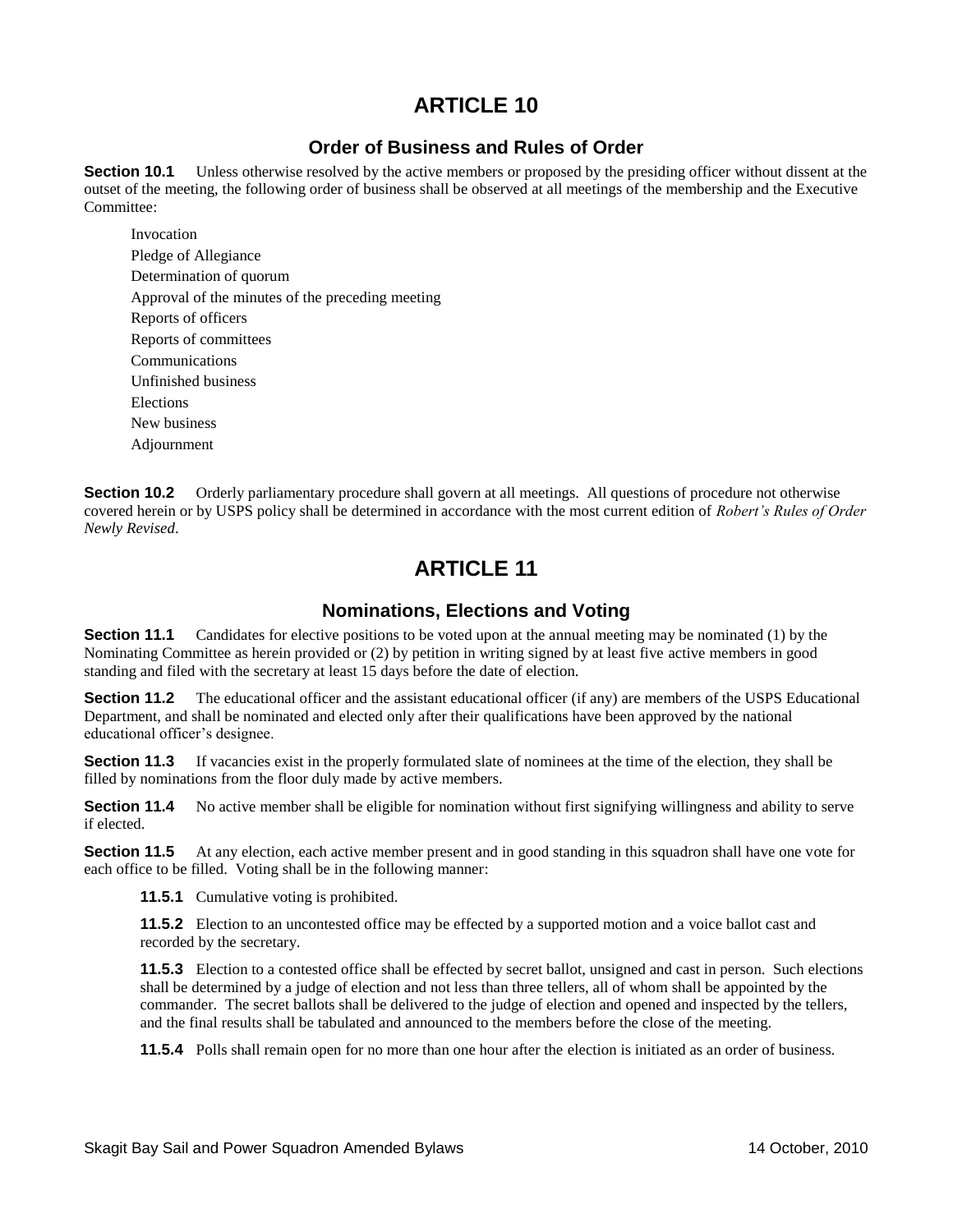### **Miscellaneous**

<span id="page-14-0"></span>**Section 12.1** Any person collecting funds for any activity of this squadron shall be prepared at all times to make a full and complete accounting of the same to the commander and to the Executive Committee.

**Section 12.2** No member shall contract any bills in the name of this squadron unless previously authorized by the Executive Committee or by the adopted budget.

**Section 12.3** When any account authorized by the Executive Committee or by the adopted budget is closed, any excess funds therein and a complete accounting shall be promptly turned over to the treasurer.

**Section 12.4** No person shall take advantage of USPS membership status in order to achieve personal gain or remuneration.

**Section 12.5** The squadron's fiscal year shall be for twelve consecutive months beginning on the first day of April each year.

**Section 12.6** All publications or notices of any nature issued by this squadron shall have the prior approval of the commander or the Executive Committee before being sent to members or to the public.

# **ARTICLE 13**

## **Discipline**

<span id="page-14-1"></span>**Section 13.1** Matters of discipline shall be considered and handled in accordance with USPS policy.

# **ARTICLE 14**

### **Flags, Uniforms, Insignia and Etiquette**

<span id="page-14-2"></span>**Section 14.1** Flags, uniforms, insignia and matters of etiquette shall conform to USPS policy.

# **ARTICLE 15**

### **Squadron Publication**

<span id="page-14-3"></span>**Section 15.1** The official squadron publication shall be known as "*The Bitter End*".

# **ARTICLE 16**

### **Distribution of Assets after Termination**

<span id="page-14-4"></span>**Section 16.1** No member of this squadron shall have, as an individual, any interest in or title to the assets of USPS or of any district or squadron, and such assets shall be devoted exclusively to the purposes of USPS, the district or this squadron.

**Section 16.2** In the event of dissolution and voluntary surrender, or of revocation of this squadron's charter, all assets then belonging to this squadron shall be assigned to USPS or to another organization which qualifies for tax exemption (under Section  $501(c)(3)$  of the Internal Revenue Code of 1986, as from time to time amended, and any rules and regulations promulgated thereunder, or such other section of the code by which USPS is exempt) as selected by the Executive Committee or other comparable body of this squadron. If no such body exists or no selection is made, the assets of this squadron shall be assigned to USPS.

# **ARTICLE 17**

### **Amendments**

<span id="page-14-5"></span>**Section 17.1** These bylaws may be amended, subject to the approval of the USPS Committee on Rules, by a two-thirds vote of the active members present and voting at any regular or special squadron meeting, provided that a quorum is present at the time the vote is taken AND (1) the proposed amendments are stated in full in the notice of the meeting at which action

Skagit Bay Sail and Power Squadron Amended Bylaws 14 October, 2010